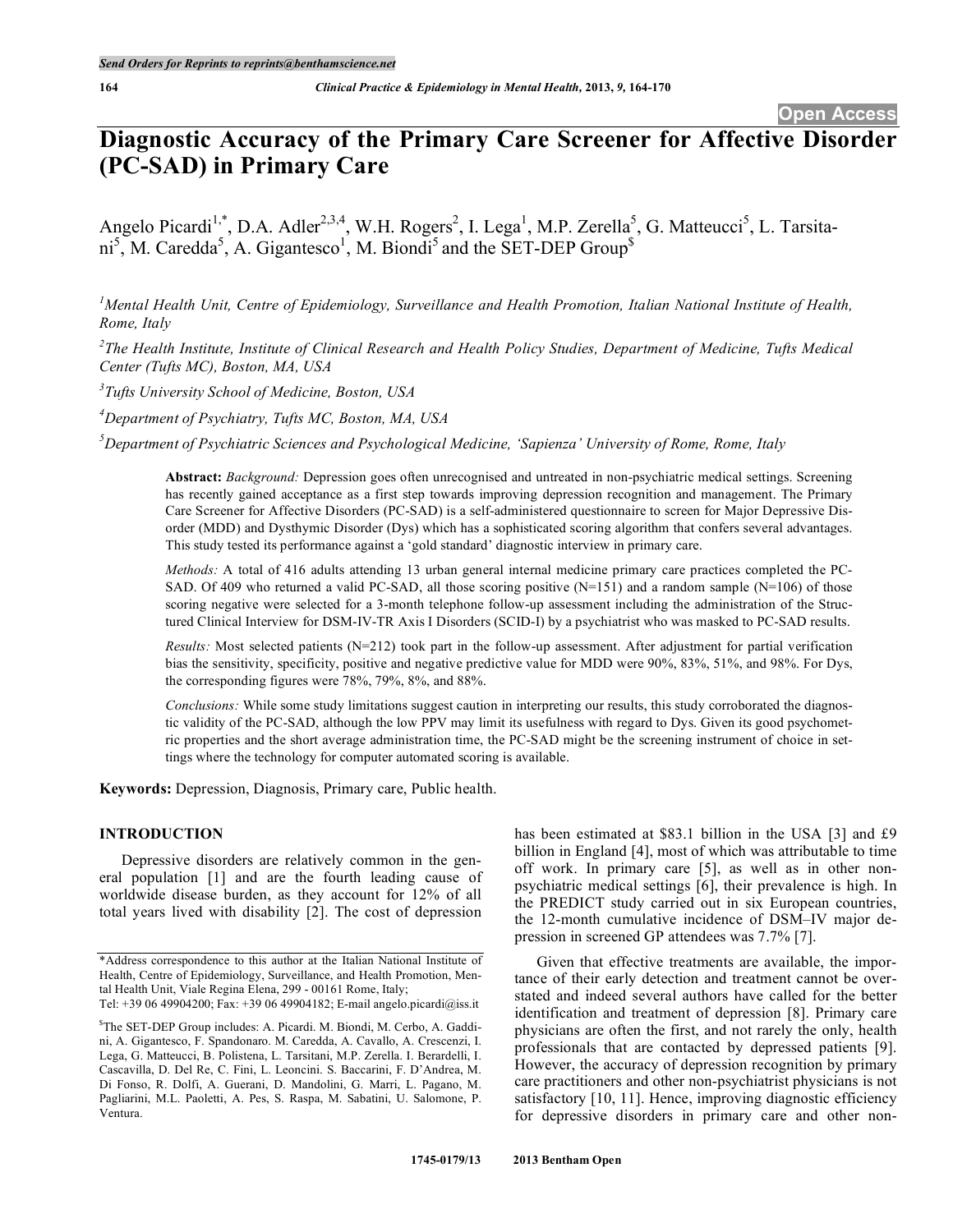

**Fig. (1).** Flow chart of the study.

psychiatric medical settings is an important public health objective.

In recent years, screening for depression in nonpsychiatric medical settings has gained acceptance as a first step towards improving depression recognition and management [12], and several screening tools have been developed. However, not all depression screeners are suitable for routine use [13, 14]. Lengthy self-administered questionnaires as well as clinician-administered instruments are impractical, while the instruments that do not provide clinicians with a list of the symptoms of depression that are present in each case make physician follow-up more difficult and timeconsuming. Instruments such as the 9-item Patient Health Questionnaire (PHQ-9), a short questionnaire that is worded closely after the DSM-IV summary criterion for each MDD symptom, constitute a better approach to the problem. However, even the PHQ-9 has a limitation in the complexity of various items. Given that the instrument uses a single item to inquire about both polarities of vegetative symptoms, it includes several multiple concept questions that require the patient to integrate various emotions and behaviours into a summary answer, which may put less-educated subjects into some trouble.

The Primary Care Screener for Affective Disorders (PC-SAD) [14] is a 37-item self-administered questionnaire designed to screen for Major Depressive Disorder (MDD) and Dysthymic Disorder (Dys) in primary care. It makes use of technological advances [15] and has a sophisticated scoring algorithm that confers several advantages, such as the possibility to yield valid results even if many items are left unanswered. Its validity was first tested against other established screening questionnaires in health plan members, primary care outpatients, and psychiatric patients [14], and then was tested against a standardised psychiatric interview in dermatological inpatients [16]. Also, valid and reliable continuous measures of depression severity derived from the PC-SAD are available [17, 18]. However, no study has yet validated the PC-SAD against a standardised diagnostic interview in a primary care setting. This study aimed at filling this research gap by testing the performance of the PC-SAD against a 'gold standard' diagnostic interview in a sample of primary care patients.

# **METHODS**

# **Patients and Procedure**

A convenience patient sample consisting of adults attending 13 urban general internal medicine primary care practices took part in this diagnostic validity study. Participants were recruited by fliers posted in the waiting room while attending their regular appointments. They were offered to participate in a program for early detection of depression called 'SET-DEP' (Screening and Enhanced Treatment for Depression) and they provided written informed consent to participate in the study according to procedures approved by the Italian National Institute of Health ethical committee.

Fig. (**1**) shows the flow of patients through the study. A total of 416 primary care patients aged 18-65 years were included in the study and completed the PC-SAD in the waiting room. Only 7 PC-SAD questionnaires were unusable because of missing answers. Of the 409 participants with a valid PC-SAD, 121 were positive for MDD, either with  $(N=61)$  or without  $(N=60)$  positivity also for Dys, and 30 for Dys alone. The remaining 258 participants were negative for both MDD and Dys.

All patients with a positive PC-SAD result and a random sample of  $41\%$  (N=106) of those scoring negative on the PC-SAD were selected for a follow-up mental health assessment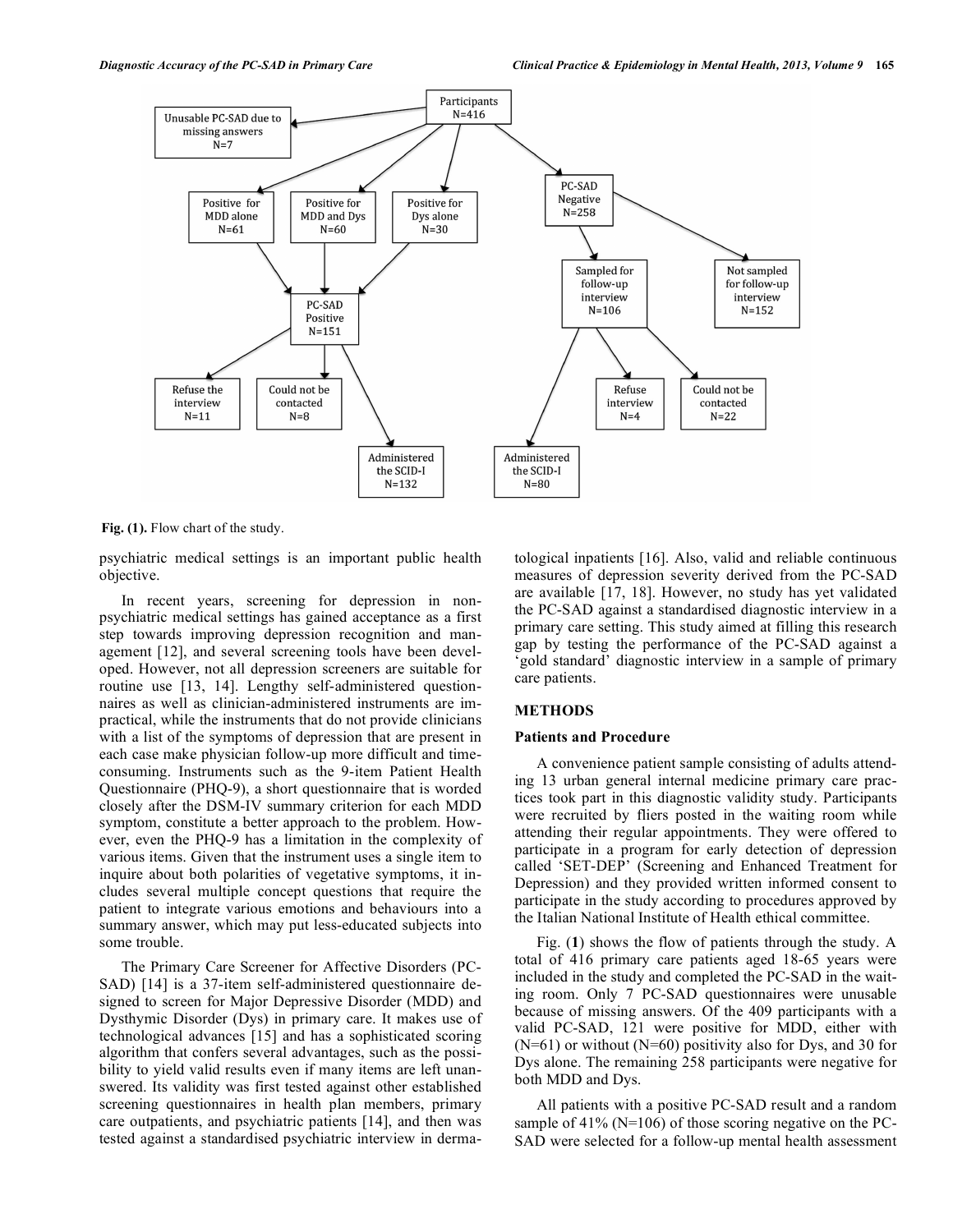to be performed by telephone by a psychiatrist three months after PC-SAD completion, which included the Structured Clinical Interview for DSM-IV-TR Axis I Disorders, Research Version, Patient Edition (SCID-I) [18]. Two psychiatrists performed the follow-up assessments. Of 151 patients scoring positive on the PC-SAD, 132 (81% females, mean age 47.4±11.5] were administered the SCID-I, while 8 could not be contacted despite repeated attempts and 11 refused the follow-up interview. Of the 19 patients with a positive PC-SAD who did not undergo the follow-up assessment, 11 were positive for MDD, either with  $(N=6)$  or without  $(N=5)$ positivity also for Dys, and 8 for Dys alone. There were no differences in gender, age, education, or marital status between the patients who underwent the follow-up assessment and those who did not. Of the 106 patients with a negative PC-SAD result sampled for the follow-up assessment, 80 (69% females, mean age  $45.0 \pm 11.3$ ) were administered the SCID-I, while 22 could not be contacted despite multiple attempts and 4 refused the follow-up interview. There were no differences in demographic variables between the patients who were administered the follow-up interview and those who did not, except for a higher mean age in patients who did not take part in the follow-up assessment.

### **Instruments**

The SCID-I [19] is a clinician-administered detailed semi-structured interview that covers most Axis I disorders and is regarded as the 'gold standard' for making DSM-IV diagnoses. Several studies showed the superior validity of the SCID-I over standard clinical interviews at intake episode [20, 21].

The PC-SAD [14] is a short, self-administered questionnaire, constructed in accordance with DSM-IV criteria. The PC-SAD makes it possible to screen not only for MDD but also for Dysthymic Disorder (Dys). It consists of a 3-item pre-screener (two MDD questions and one Dys question, which are part of the screener score but reduce respondent burden by terminating the questionnaire if all are negative), a 26-item MDD section, and an 8-item Dys section. The PC-SAD breaks down each of the nine DSM-IV symptoms of MDD into several simple items, each consisting of single concept questions, and it integrates the answers mathematically. The responses linked to a given symptom are numbered and summed, and if the sum is above a certain threshold, the patient is said to have the symptom. The questionnaire is scored using an automated system, and the scoring algorithm is built in a way that the presence of each symptom can be determined independently from the presence of missing answers to one or more items related to the symptom, provided that at least one of the items related to the symptom has been answered. Hence, the questionnaire can give valid results even if many items are left unanswered, provided that at least one item for each DSM-IV symptom is answered. Similarly for the Dys section, which is the only validated self-administered screener available that is specific for Dys.

# **Performance of the Screening Test**

Using the SCID-I as the reference standard, we calculated the sensitivity, specificity, predictive values, and likelihood ratios of the PC-SAD for MDD and Dys. Sensitivity is defined as the proportion of individuals with a disease who have a positive test result, whereas specificity is the proportion of individuals without the disease who have a negative test result. The positive predictive value (PPV) is the percentage of patients with a positive test result who have the disease, while the negative predictive value (NPV) is the percentage of patients with a negative test result who are free from the disease. The likelihood ratio for a positive result represents the odds that a patient with the disease has a positive test result as compared with a patient without the disease. The likelihood ratio for a negative result represents the odds that a patient without the disease has a negative test result as compared with a patient without the disease. Differently from predictive values, sensitivity and specificity are largely independent of the setting in which a screening test is used as they are quite stable with changes in prevalence of the disease in the population, while likelihood ratios may be even more stable with changes in prevalence [22].

### **Adjustment for Partial Verification Bias**

In studies where only a portion of patients who underwent the screening test are administered the reference standard, the estimates of sensitivity and specificity may be biased. The term partial verification bias is commonly used to describe the quantitative effect of having different fractions of patients with a positive and negative screening result receiving the reference standard. Usually, this kind of bias leads to overestimate sensitivity and underestimate specificity [23].

To adjust for partial verification bias in patients with a PC-SAD positive for depression, we relied on the missing at random assumption, i.e., that the decision to ascertain the presence of depression does not depend on any information related to true disease status other than the observed PC-SAD result. This assumption is reasonable as the patients with a negative PC-SAD who were administered the SCID-I were randomly selected from the full sample of test negatives, and only a small proportion (12.6%) of patients with a positive PC-SAD did not receive the SCID-I.

Under this assumption, to adjust for partial verification bias the observed test results in each test stratum are weighted by the probability that patients in that stratum were administered the SCID-I [24]. As positivity to MDD or Dys may be a measured cofactor that influenced test verification, the patients with a PC-SAD negative for MDD who did not receive the SCID-I were further stratified according to their positivity for Dys or not, and the patients with a PC-SAD negative for Dys who did not receive the SCID-I were further stratified according to their positivity for MDD or not. Then, the adjustment was made weighted according to cofactor-defined strata to derive unbiased estimates of sensitivity and specificity.

# **RESULTS**

The results of the follow-up assessment, performed on 132 patients scoring positive and 80 scoring negative on the PC-SAD, are described in detail in Table **1**.

Of 110 patients scoring positive for MDD, 56 received a SCID-I diagnosis of MDD, and 35 of another mental disor-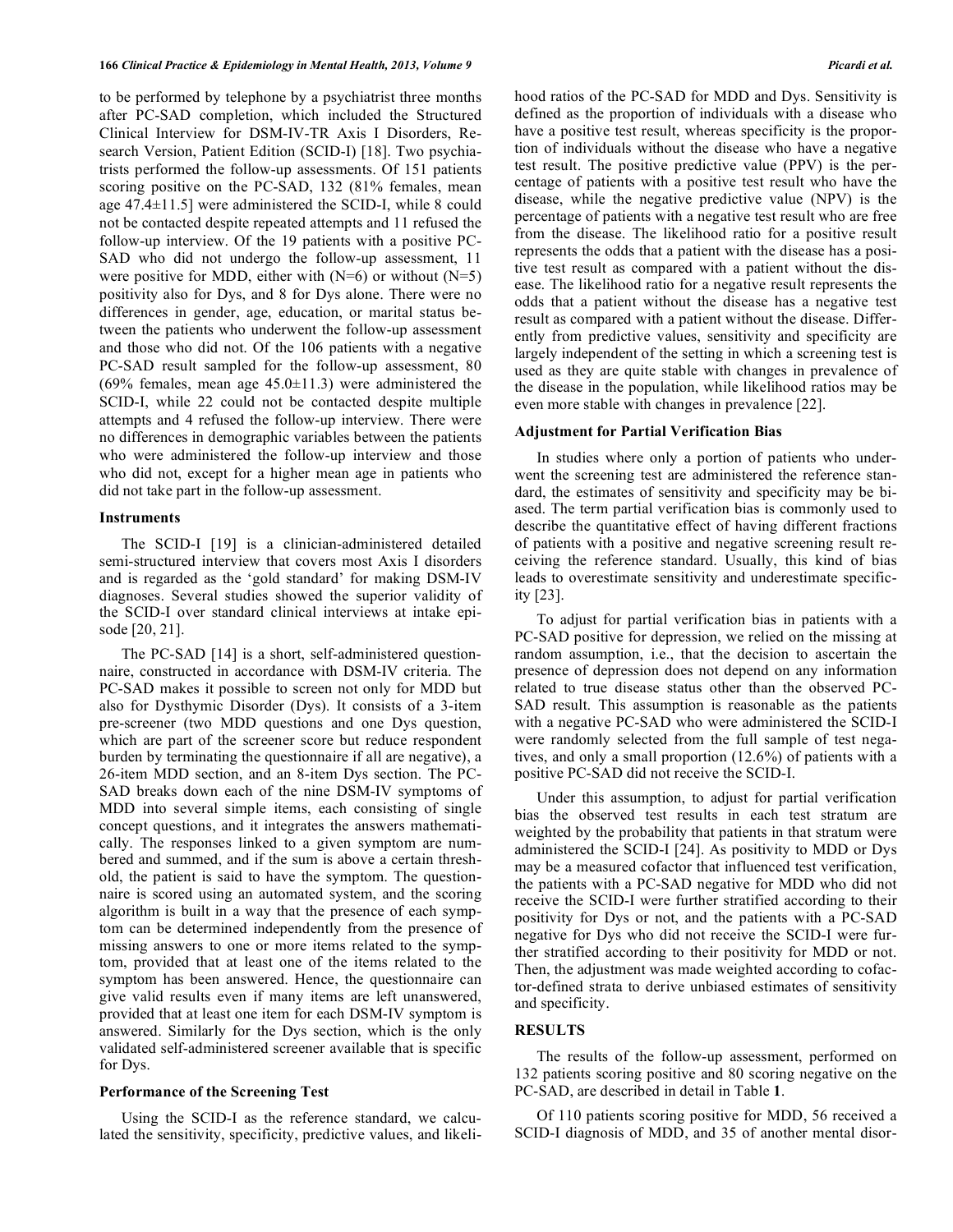der, while only 19 had no diagnosable mental disorder. Of 22 patients scoring negative for MDD but positive for Dys, 5 had MDD as determined by the SCID-I. All 80 patients scoring negative for both MDD and Dys were free from MDD as determined by the SCID-I.

Of 77 patients scoring positive for Dys, 6 received a SCID-I diagnosis of Dys, 44 had another depressive disorder, 6 an anxiety disorder, and only 21 had no diagnosable mental disorder, of whom one had symptoms of grief in response to a recent loss. Of 55 patients scoring negative for Dys but positive for MDD, 2 had Dys as determined by the SCID-I. All 80 patients scoring negative for both Dys and MDD did not receive a SCID-I diagnosis of Dys.

Most patients with a negative PC-SAD (N=63, 80%) did not receive any DSM-IV diagnosis, while the remaining 17 were diagnosed with a mental disorder, in most cases (N=15) an anxiety disorder.

The performance of the PC-SAD after adjustment for partial verification bias is presented in detail in Table **2**.

# **DISCUSSION**

Consistently with previous findings on dermatological patients [16], the PC-SAD displayed excellent sensitivity and good specificity for the diagnosis of MDD as determined by the SCID-I. Also, both the likelihood ratio positive and likelihood ratio negative were better than the median values reported for other instruments [25]. The NPV was very high and the PPV was also quite high, as compared with the usual scenario where most patients screening positive do not have MDD [26]. It should be noted that the PPV is partly dependent on the prevalence of the condition in the population being tested, and that the prevalence of depressive disorders in our sample was relatively high, likely due to the fact that patients self-selected for participation in the study. Under a scenario of 8% prevalence, consistent with epidemiological studies performed in primary care settings [7, 27], the PPV would be 31%. On the other hand, in general medical settings where all patients are ill and a substantial proportion have a chronic physical health problem the prevalence of depression is estimated to be as high as 24% [28], and under such a scenario the PPV would be 62%.

The MDD/Dys ratio as based on PC-SAD positive screens for MDD and Dys was similar to that found in the Work and Health study [29]. With regard to SCID-based diagnoses, consistently with the finding of a much higher prevalence of MDD as compared with Dys (3:1 ratio) in the Italian general population [30], Dys was much less common than MDD in our patient sample. With respect to Dys, sensitivity and specificity were fairly satisfactory, as were likelihood ratios and the NPV. The PPV was particularly low and clearly not satisfactory, although, as also observed in our previous study [16], many false positives, despite not having a diagnosis of Dys, were actually affected by another depressive condition, so that a positive result for Dys retains clinical value as it suggests the possible presence of a depressive disorder. A possible explanation for the low PPV for Dys is that the wording of the Italian version is such that patients may too easily indicate the presence of symptoms. Although a future study testing the English version of the PC-SAD against the SCID-I would be necessary to rule out this explanation, critical examination of the relevant Italian items suggests that wording is unlikely to account for the finding of a low PPV for Dys. More likely, this finding reflects difficulties inherent in the diagnosis of Dys itself. In fact, with any self-report instrument, no matter how sophisticated, it is extremely difficult to establish the co-occurrence of several depressive symptoms for most days over a very long period of time, and it is impossible to distinguish between the longlasting depressive symptoms of chronic MDD or MDD in partial remission and those of MDD comorbid with Dys. Moving the PC-SAD cut-off for Dys may help reducing the number of false positives, but would hardly solve the problem given the difficulties involved in questionnaire-based diagnosis of Dys. Possibly, the PC-SAD section on Dys might be renamed as 'chronic depressive symptoms' so as to retain its clinical worthiness without formal diagnostic implications, given also that the nosology of chronic depression is complex and has long been a matter of controversy [31, 32]. Future studies are needed to fully elucidate this issue.

This study has some limitations. First, not all patients whose PC-SAD result was negative were administered the reference standard due to cost considerations. However, given the high sampling fraction and the use of random sampling, there is reason to believe that the missing at random assumption was satisfied, and that the adjustment for partial verification yielded unbiased estimates of sensitivity and specificity. Second, patients volunteered for participation in the study, which likely led to an increased prevalence of depression as compared to the prevalence in all patients attending the primary care practices. While this likely accounts for the finding of a particularly high PPV for MDD, the estimates of sensitivity, specificity, and likelihood ratios are reliable as these test properties are relatively unaffected by changes in disease prevalence. Third, the patients were assessed by telephone rather than face-to-face interviews. However, several studies using standardized psychiatric interviews have obtained moderate to good diagnostic agreement between telephone and in-person administration [33- 36]. Fourth, the time elapsed between PC-SAD completion and SCID-I administration may have led to missing some depression diagnoses. However, the SCID-I allows reliable retrospective psychiatric diagnoses and the 3-month followup interval was so short to make underdiagnosis of a recent depressive episode quite unlikely. At any rate, if some degree of underdiagnosis occurred, its impact on the results would have been conservative as it would have led to underestimate the performance of the PC-SAD.

While these limitations suggest some caution in interpreting our results, this study is the first to provide evidence of validity against a 'gold standard' for the PC-SAD in primary care patients, and corroborated the notion that the PC-SAD is a sensitive and specific screening tool for MDD and Dys, although the low PPV displayed for the latter disorder may limit its usefulness with regard to Dys.

While depression screening alone is insufficient to substantially improve patient outcomes and should be supplemented by physician case management or mental health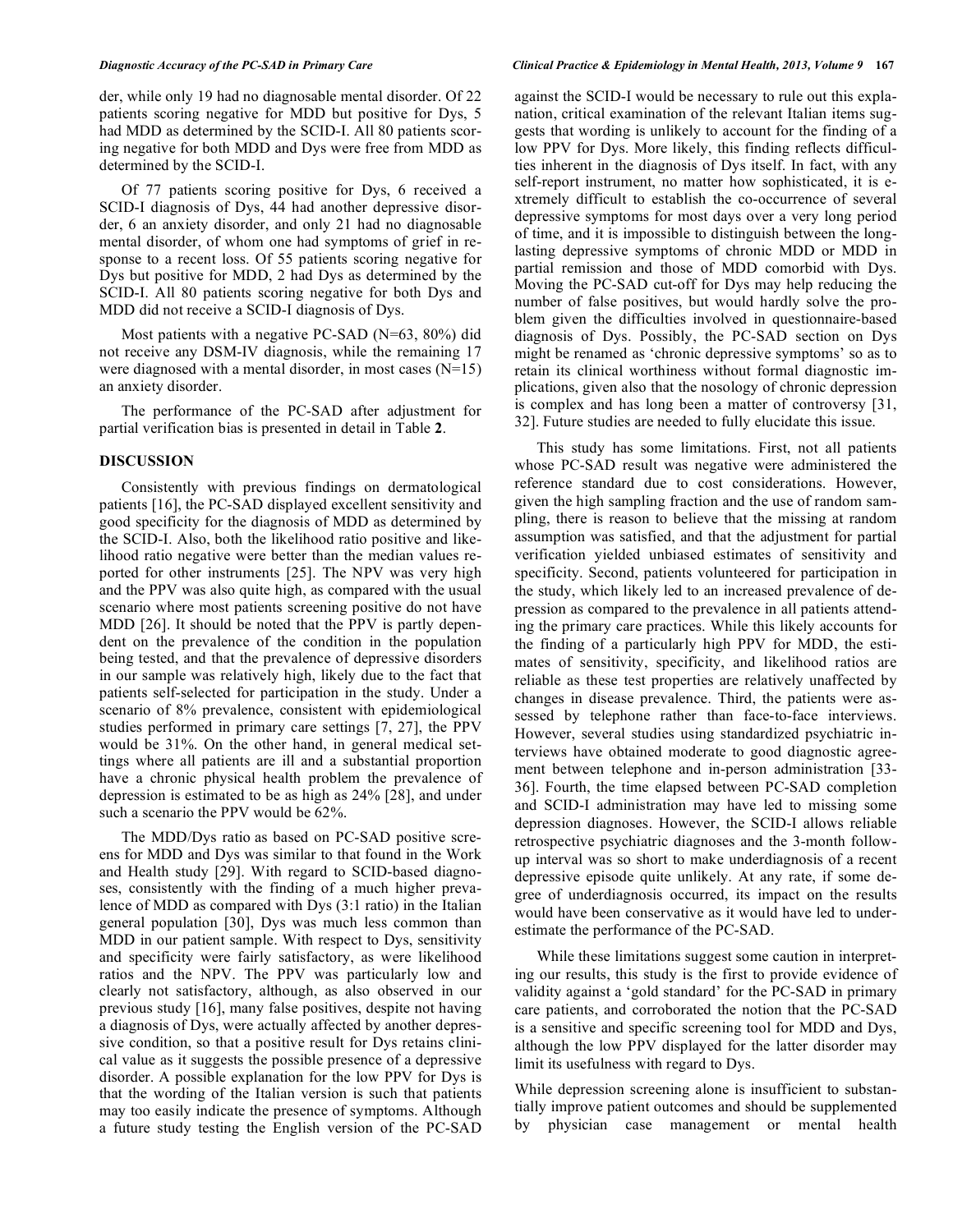| Table 1. Sociodemographic and Clinical Characteristics of Patients Undergoing the Follow-Up Assessment |  |
|--------------------------------------------------------------------------------------------------------|--|
|                                                                                                        |  |

|                                    |                                                                   | Patients positive for MDD<br>alone (N=55) |                 | <b>Patients positive for MDD</b><br>and Dys $(N=55)$ |                |                                    | Patients positive for Dys<br>alone $(N=22)$ |                  |                                    | Patients with a negative PC-<br><b>SAD</b> (N=80) |                |                                    |                 |
|------------------------------------|-------------------------------------------------------------------|-------------------------------------------|-----------------|------------------------------------------------------|----------------|------------------------------------|---------------------------------------------|------------------|------------------------------------|---------------------------------------------------|----------------|------------------------------------|-----------------|
|                                    |                                                                   | ${\bf N}$                                 | $\frac{0}{0}$   | Mean ± SD                                            | ${\bf N}$      | $\mathbf{0}_{\mathbf{0}}^{\prime}$ | Mean ± SD                                   | $\mathbf N$      | $\mathbf{0}_{\mathbf{0}}^{\prime}$ | $Mean \pm SD$                                     | ${\bf N}$      | $\mathbf{0}_{\mathbf{0}}^{\prime}$ | $Mean \pm SD$   |
| Gender                             |                                                                   |                                           |                 |                                                      |                |                                    |                                             |                  |                                    |                                                   |                |                                    |                 |
|                                    | Male                                                              | 12                                        | 21.8            |                                                      | 10             | 18.2                               |                                             | $\mathfrak{Z}$   | 13.6                               |                                                   | 25             | 31.3                               |                 |
|                                    | Female                                                            | 43                                        | 78.2            |                                                      | 45             | $81.8\,$                           |                                             | 19               | 86.4                               |                                                   | 55             | 68.8                               |                 |
| Age                                |                                                                   |                                           |                 | $47.0 \pm 12.3$                                      |                |                                    | $47.5 \pm 12.0$                             |                  |                                    | $48.1 \pm 8.4$                                    |                |                                    | $45.0 \pm 11.3$ |
| <b>Marital Status</b>              |                                                                   |                                           |                 |                                                      |                |                                    |                                             |                  |                                    |                                                   |                |                                    |                 |
|                                    | Unmarried                                                         | 21                                        | 38.2            |                                                      | 25             | 45.4                               |                                             | $\,8\,$          | 36.4                               |                                                   | 31             | 38.7                               |                 |
|                                    | Married                                                           | 23                                        | $41.8\,$        |                                                      | 26             | 47.3                               |                                             | $\boldsymbol{7}$ | 31.8                               |                                                   | 39             | 48.8                               |                 |
|                                    | Separated, divorced, or<br>widowed                                | 11                                        | 20.0            |                                                      | $\overline{4}$ | 7.3                                |                                             | $\boldsymbol{7}$ | 31.8                               |                                                   | $10\,$         | 12.5                               |                 |
| Education                          |                                                                   |                                           |                 |                                                      |                |                                    |                                             |                  |                                    |                                                   |                |                                    |                 |
|                                    | Primary school                                                    | $\mathbf{1}$                              | $I.8$           |                                                      |                |                                    |                                             | $\overline{c}$   | 9.1                                |                                                   |                |                                    |                 |
|                                    | Junior high school                                                | 10                                        | 18.2            |                                                      | $\sqrt{6}$     | 10.9                               |                                             | $\mathfrak s$    | 22.7                               |                                                   | $\overline{7}$ | $8.8\,$                            |                 |
|                                    | Senior high school                                                | 26                                        | 47.3            |                                                      | 31             | 56.4                               |                                             | $\boldsymbol{7}$ | 31.8                               |                                                   | 35             | 43.8                               |                 |
|                                    | College                                                           | $18\,$                                    | 32.7            |                                                      | 18             | 32.7                               |                                             | $\,$ 8 $\,$      | 36.4                               |                                                   | 38             | 47.5                               |                 |
|                                    |                                                                   |                                           |                 |                                                      |                |                                    |                                             |                  |                                    |                                                   |                |                                    |                 |
| Primary psychiat-<br>ric diagnosis |                                                                   |                                           |                 |                                                      |                |                                    |                                             |                  |                                    |                                                   |                |                                    |                 |
|                                    | <b>MDD</b>                                                        | 26                                        | 47.3            |                                                      | 29             | 52.7                               |                                             | $\sqrt{5}$       | 22.7                               |                                                   |                |                                    |                 |
|                                    | MDD and Dys                                                       | $\mathbf{1}$                              | $I.8$           |                                                      |                |                                    |                                             |                  |                                    |                                                   |                |                                    |                 |
|                                    | Dys                                                               | $\mathbf{1}$                              | $I.8$           |                                                      | $\sqrt{5}$     | 9.1                                |                                             | $\mathbf{1}$     | 4.5                                |                                                   |                |                                    |                 |
|                                    | Depressive Disorder<br><b>NOS</b>                                 | 3                                         | 5.5             |                                                      | $\sqrt{5}$     | 9.1                                |                                             | $\overline{c}$   | 9.1                                |                                                   | $\mathbf{1}$   | 1.3                                |                 |
|                                    | Bipolar Disorder NOS,<br>mixed                                    |                                           |                 |                                                      | $\mathbf{1}$   | 1.8                                |                                             |                  |                                    |                                                   |                |                                    |                 |
|                                    | Mood Disorder due to a<br>GMC                                     | $\frac{1}{2}$                             | $I.\mathcal{8}$ |                                                      |                |                                    |                                             |                  |                                    |                                                   |                |                                    |                 |
|                                    | Alcohol-induced Mood<br>Disorder                                  | $\mathbf{1}$                              | 1.8             |                                                      |                |                                    |                                             |                  |                                    |                                                   |                |                                    |                 |
|                                    | Mood Disorder NOS                                                 |                                           |                 |                                                      |                |                                    |                                             | $\mathbf{1}$     | 4.5                                |                                                   |                |                                    |                 |
|                                    |                                                                   |                                           |                 |                                                      |                |                                    |                                             |                  |                                    |                                                   |                |                                    |                 |
|                                    | Adjustment disorder with<br>depressed mood                        | $\overline{2}$                            | 3.6             |                                                      | $\mathbf{1}$   | $I.8$                              |                                             |                  |                                    |                                                   |                |                                    |                 |
|                                    | Adjustment disorder with<br>mixed anxiety and de-<br>pressed mood | $\overline{4}$                            | 7.3             |                                                      | $\mathbf{1}$   | $I.\mathcal{8}$                    |                                             | $\mathbf{1}$     | 4.5                                |                                                   | $\mathbf{1}$   | 1.3                                |                 |
|                                    |                                                                   |                                           |                 |                                                      |                |                                    |                                             |                  |                                    |                                                   |                |                                    |                 |
|                                    | Panic Disorder                                                    |                                           |                 |                                                      | $\mathbf{1}$   | $1.8\,$                            |                                             |                  |                                    |                                                   | 6              | 7.5                                |                 |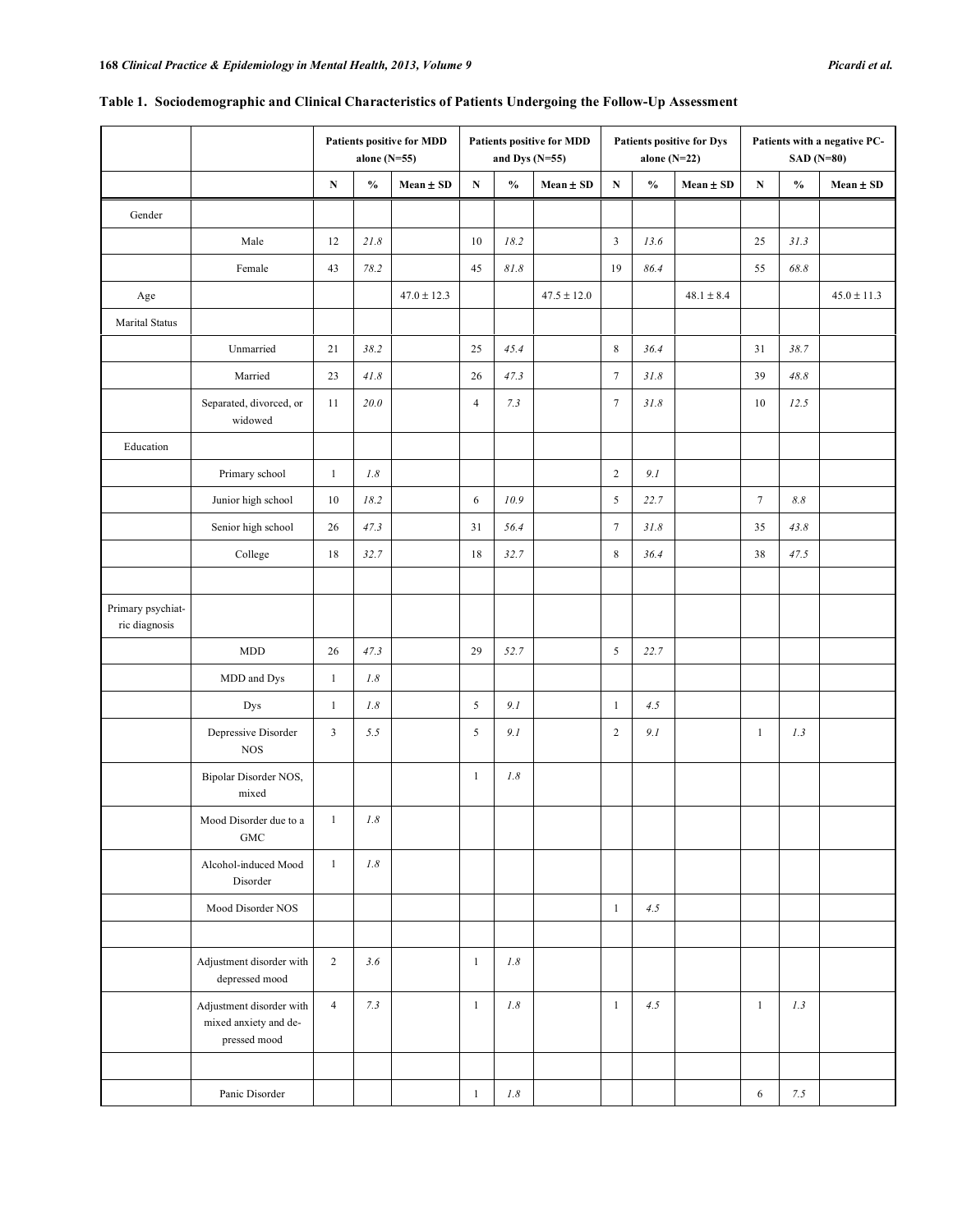|                                            | <b>Patients positive for MDD</b><br>alone $(N=55)$ |               | <b>Patients positive for MDD</b><br>and Dys $(N=55)$ |    |               | <b>Patients positive for Dys</b><br>alone $(N=22)$ |             |               | Patients with a negative PC-<br>$SAD(N=80)$ |             |               |               |
|--------------------------------------------|----------------------------------------------------|---------------|------------------------------------------------------|----|---------------|----------------------------------------------------|-------------|---------------|---------------------------------------------|-------------|---------------|---------------|
|                                            | N                                                  | $\frac{0}{0}$ | $Mean \pm SD$                                        | N  | $\frac{0}{0}$ | $Mean \pm SD$                                      | $\mathbf N$ | $\frac{0}{0}$ | $Mean \pm SD$                               | $\mathbf N$ | $\frac{0}{0}$ | $Mean \pm SD$ |
| Generalised Anxiety<br>Disorder            | 2                                                  | 3.6           |                                                      |    | 1.8           |                                                    |             |               |                                             | 3           | 3.8           |               |
| Social Anxiety Disorder                    |                                                    | 1.8           |                                                      |    |               |                                                    |             |               |                                             |             |               |               |
| Generalised Anxiety<br>Disorder due to GMC |                                                    |               |                                                      |    |               |                                                    |             |               |                                             |             | 1.3           |               |
| <b>Anxiety Disorder NOS</b>                | $\overline{4}$                                     | 7.3           |                                                      |    | 1.8           |                                                    |             |               |                                             | 5           | 6.3           |               |
| No DSM-IV disorder                         | 9                                                  | 16.4          |                                                      | 10 | 18.2          |                                                    | 11          | 50.0          |                                             | 63          | 78.8          |               |

MDD=Major Depressive Disorder; Dys= Dysthymic disorder; NOS=Not Otherwise Specified; GMC=General Medical Condition

# **Table 2. Performance of the PC-SAD**

|                                 | <b>Major Depressive Disorder</b> | <b>Dysthymic Disorder</b> |
|---------------------------------|----------------------------------|---------------------------|
| Sensitivity (95% CI)            | 89.8 (79.6-95.5)                 | 77.8 (40.2-96.0)          |
| Specificity $(95\% \text{ CI})$ | $82.6(78.1 - 86.4)$              | 79.0 (74.6-82.8)          |
| PPV (95% CI)                    | $51.2(42.0-60.4)$                | $7.7(3.4-15.7)$           |
| <b>NPV (95% CI)</b>             | 97.6 (94.8-98.9)                 | 99.4 (97.5-99.9)          |
| $LR+$ (95% CI)                  | $5.2(4.0-6.6)$                   | $3.7(2.5-5.5)$            |
| LR- $(95\% \text{ CI})$         | $0.12(0.06-0.24)$                | $0.28(0.08-0.96)$         |

CI = Confidence interval

PPV = Positive predictive value

NPV = Negative predictive value

 $LR+$  = Likelihood ratio for a positive result LR- = Likelihood ratio for a negative result specialist involvement in order to assure accurate diagnosis, effective treatment, and careful follow-up [12], the availability and use of simple, practical, reliable and valid depression screeners is a key first step in any depression screening and management program. Many questionnaires are available to screen for depression in primary care and other nonpsychiatric medical settings [25, 28, 37-40]. The selection of a screener requires consideration of several issues, such as characteristics of the population being screened, psychometric properties of the screener, time required to complete and to score the measure, ease of use, and cost. Given its high sensitivity and specificity, the short average administration time owing to the 3-item pre-screener, and the possibility to screen not only for MDD but also for Dys if desired, the PC-

# **CONFLICT OF INTEREST**

The authors confirm that this article content has no conflicts of interest.

SAD might be the instrument of choice in settings where the technology for computer automated scoring is available.

# **ACKNOWLEDGEMENTS**

This study was supported by the Italian Ministry of Health with a grant to the National Agency for Regional Health Services (AGENAS) in the framework of the 'Programma di Ricerca Finalizzata 2006'. The authors have no conflict of interest to declare.

# **REFERENCES**

- [1] Alonso J, Angermeyer MC, Bernert S, *et al.* Prevalence of mental disorders in Europe: result from the europena study of the epidemiology of mental disorder(ESEMeD) project. Acta Psychiatr Scand Suppl 2004; 420: 21-7.
- [2] Ustun TB, Ayuso-Mateos JL, Chatterji S, *et al*. Global burden of depressive disorders in the year 2000. Br J Psychiatry 2004; 184: 386-92.
- [3] Greenberg P, Kessler R, Birnbaum H, *et al.* The economic burden of depression in the United States: how did it change between 1990 and 2000? J Clin Psychiatry 2003; 64: 1465-75.
- [4] Thomas CM, Morris S. Cost of depression among adults in England in 2000. Br J Psychiatry 2003; 183: 514-9.
- [5] Katon W, Ciechanowski P. Impact of major depression on chronic medical illness. J Psychosom Res 2002;53:859-63.
- [6] Picardi A, Abeni D, Melchi CF, *et al*. Psychiatric morbidity in dermatological outpatients: an issue to be recognized. Br J Dermatol 2000; 143: 983-91.
- [7] King M, Walker C, Levy G, *et al.* Development and validation of an international risk prediction algorithm for episodes of major depression in general practice attendees: the PREDICT study. Arch Gen Psychiatry 2008; 65: 1368-76.
- [8] Moussavi S, Chatterji S, Verdes E, Tandon A, Patel V, Ustun B. Depression, chronic diseases, and decrements in health: results from the World Health Surveys. Lancet 2007; 370: 851–8.
- [9] Boerma WG, Verhaak PF. The general practitioner as the first contacted health professional by patients with psychosocial problems: a European study. Psychol Med 1999; 29: 689-96.